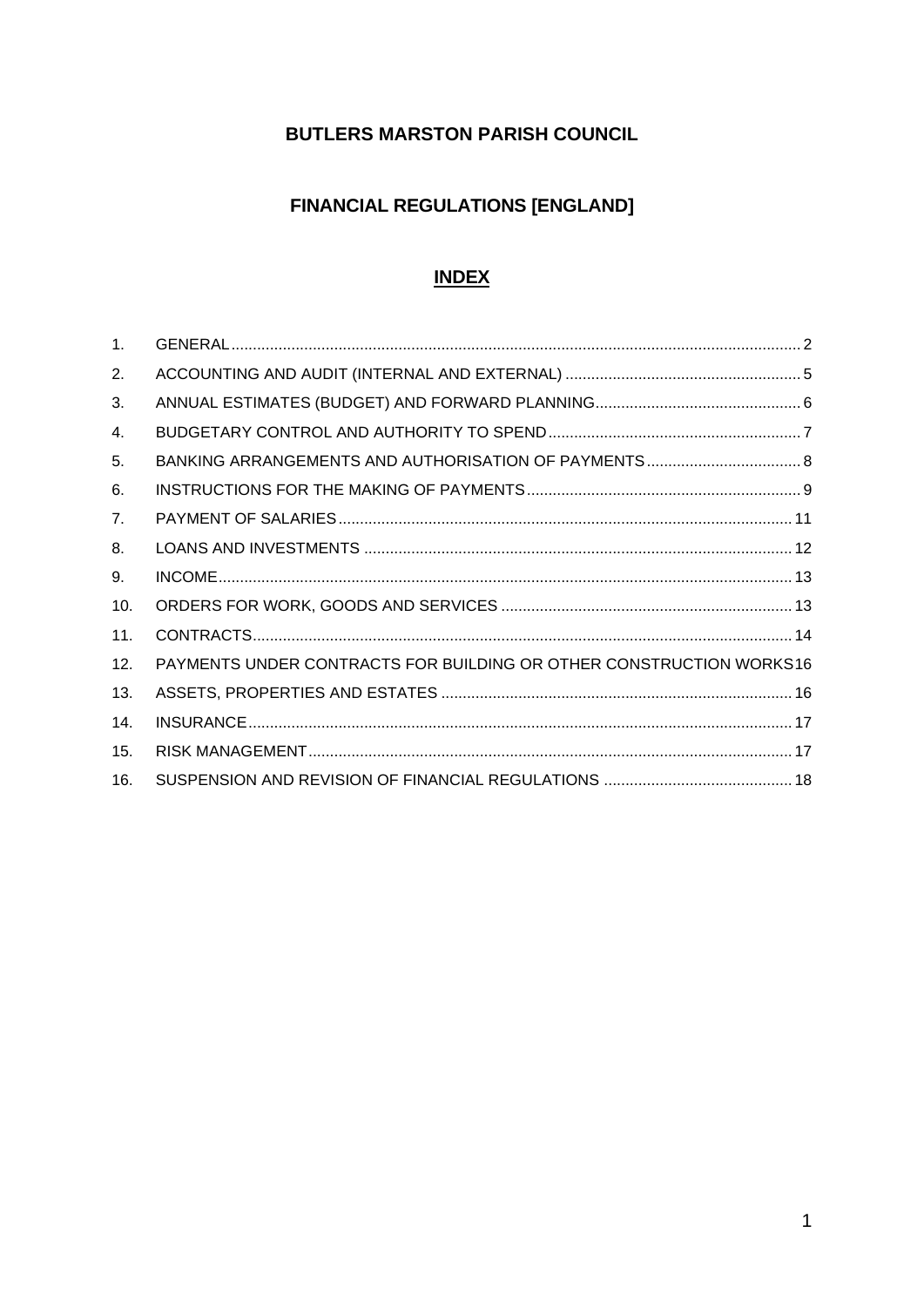These Financial Regulations were adopted by the Council at its Meeting held on 18th November 2020.

## <span id="page-1-0"></span>**1. GENERAL**

- 1.1. These financial regulations govern the conduct of financial management by the council and may only be amended or varied by resolution of the council. Financial regulations are one of the council's three governing policy documents providing procedural guidance for members and officers. Financial regulations must be observed in conjunction with the council's standing orders and any individual financial regulations relating to contracts.
- 1.2. The council is responsible in law for ensuring that its financial management is adequate and effective and that the council has a sound system of internal control which facilitates the effective exercise of the council's functions, including arrangements for the management of risk.
- 1.3. The council's accounting control systems must include measures:
	- for the timely production of accounts;
	- that provide for the safe and efficient safeguarding of public money;
	- to prevent and detect inaccuracy and fraud; and
	- identifying the duties of officers.
- 1.4. These financial regulations demonstrate how the council meets these responsibilities and requirements.
- 1.5. At least once a year, prior to approving the Annual Governance Statement, the council must review the effectiveness of its system of internal control which shall be in accordance with proper practices.
- 1.6. A breach of these Regulations by an employee is gross misconduct.
- 1.7. Members of Council are expected to follow the instructions within these Regulations and not to entice employees to breach them. Failure to follow instructions within these Regulations brings the office of councillor into disrepute.
- 1.8. The Responsible Financial Officer (RFO) holds a statutory office to be appointed by the council. The Clerk has been appointed as RFO for this council and these regulations will apply accordingly.
- 1.9. The RFO;
	- acts under the policy direction of the council: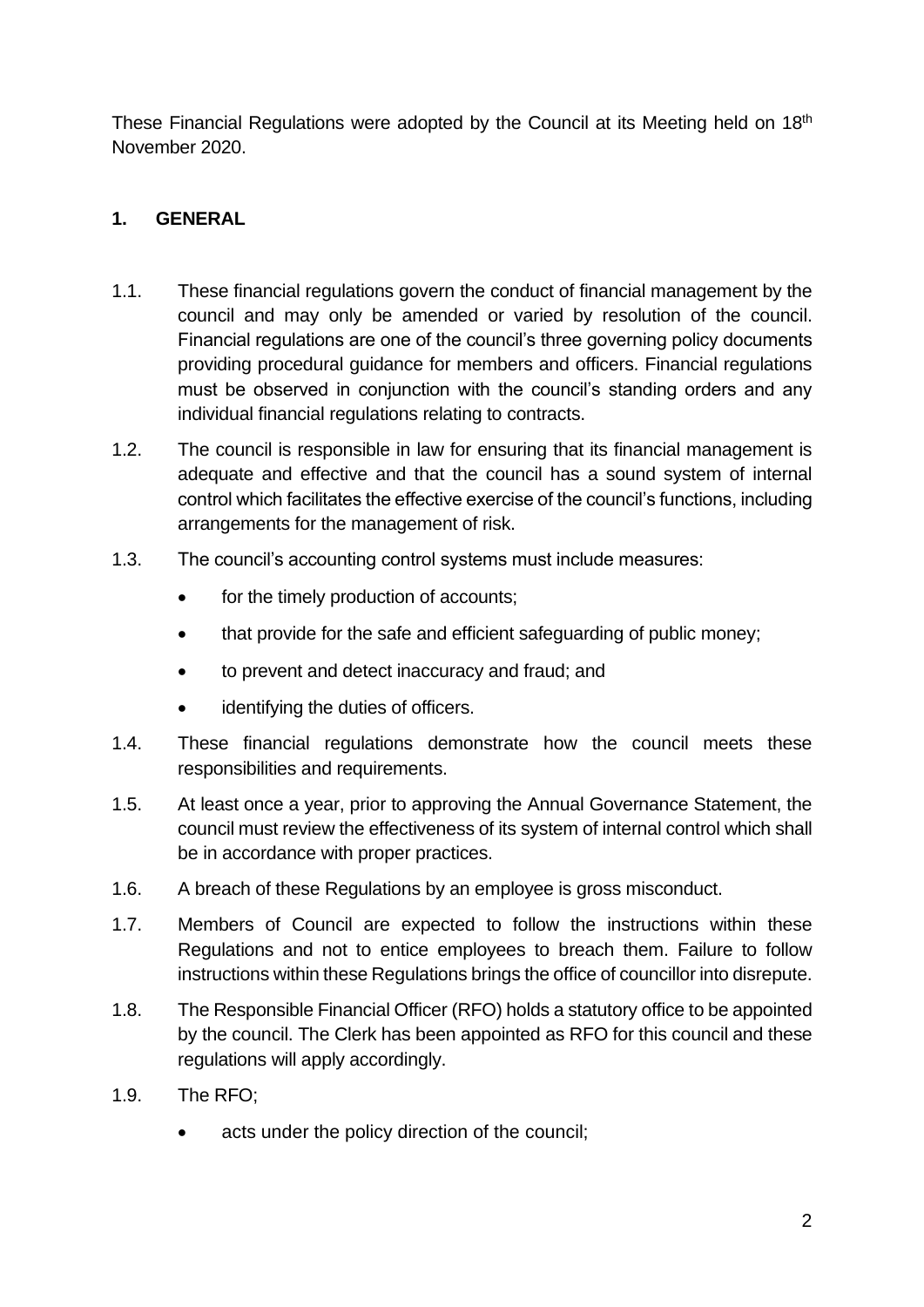- administers the council's financial affairs in accordance with all Acts, Regulations and proper practices;
- determines on behalf of the council its accounting records and accounting control systems;
- ensures the accounting control systems are observed;
- maintains the accounting records of the council up to date in accordance with proper practices;
- assists the council to secure economy, efficiency and effectiveness in the use of its resources; and
- produces financial management information as required by the council.
- 1.10. The accounting records determined by the RFO shall be sufficient to show and explain the council's transactions and to enable the RFO to ensure that any income and expenditure account and statement of balances, or record of receipts and payments and additional information, as the case may be, or management information prepared for the council from time to time comply with the Accounts and Audit Regulations<sup>1</sup>.
- 1.11. The accounting records determined by the RFO shall in particular contain:
	- entries from day to day of all sums of money received and expended by the council and the matters to which the income and expenditure or receipts and payments account relate;
	- a record of the assets and liabilities of the council; and
	- wherever relevant, a record of the council's income and expenditure in relation to claims made, or to be made, for any contribution, grant or subsidy.
- 1.12. The accounting control systems determined by the RFO shall include:
	- procedures to ensure that the financial transactions of the council are recorded as soon as reasonably practicable and as accurately and reasonably as possible;
	- procedures to enable the prevention and detection of inaccuracies and fraud and the ability to reconstruct any lost records;
	- identification of the duties of officers dealing with financial transactions and division of responsibilities of those officers in relation to significant transactions;

<sup>1</sup> Accounts and Audit (England) Regulations 2011/817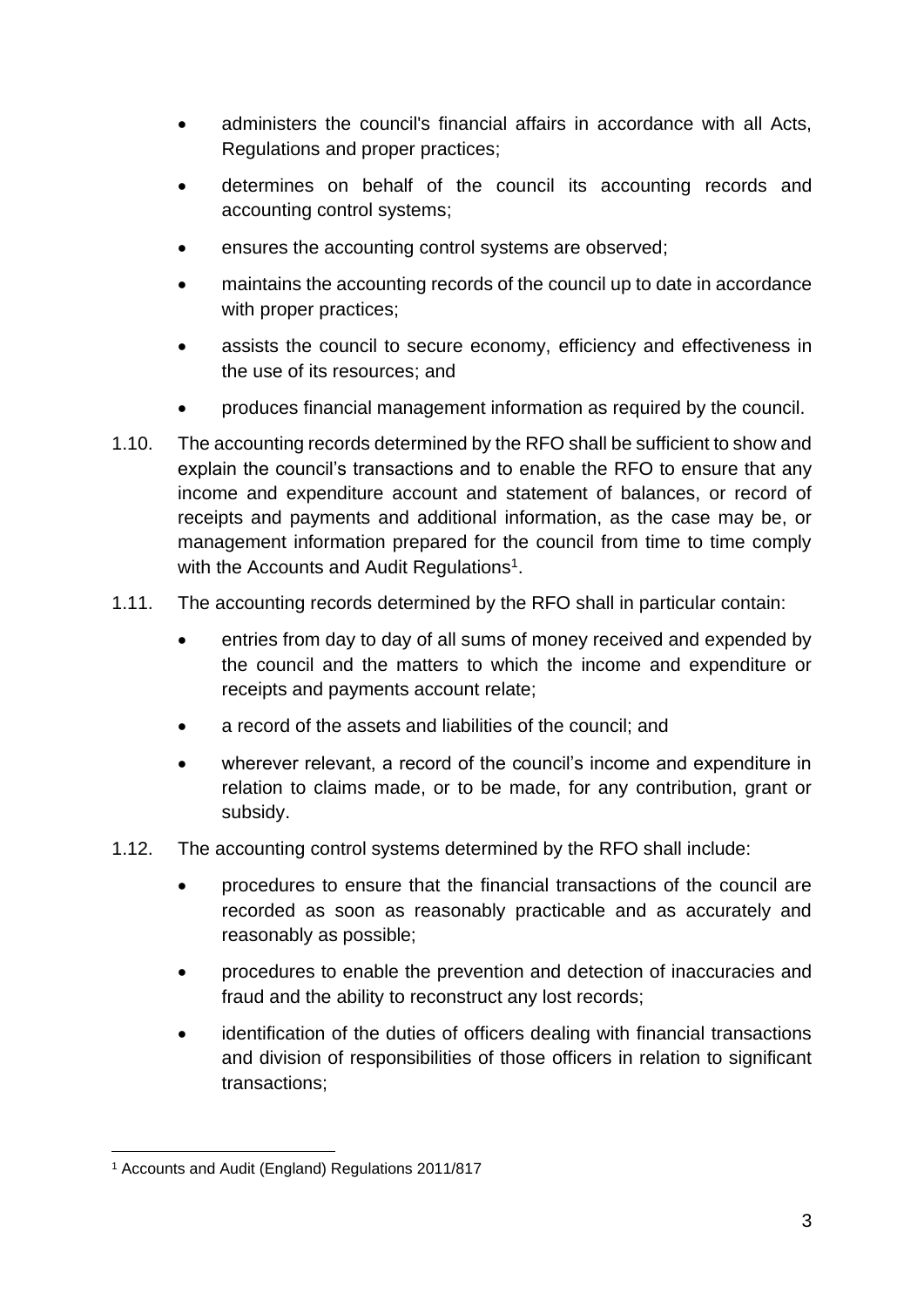- procedures to ensure that uncollectable amounts, including any bad debts are not submitted to the council for approval to be written off except with the approval of the RFO and that the approvals are shown in the accounting records; and
- measures to ensure that risk is properly managed.
- 1.13. The council is not empowered by these Regulations or otherwise to delegate certain specified decisions. In particular any decision regarding:
	- setting the final budget or the precept (council tax requirement):
	- approving accounting statements;
	- approving an annual governance statement;
	- borrowing;
	- writing off bad debts;
	- declaring eligibility for the General Power of Competence; and
	- addressing recommendations in any report from the internal or external auditors,

shall be a matter for the full council only.

- 1.14. In addition the council must:
	- determine and keep under regular review the bank mandate for all council bank accounts;
	- approve any grant or a single commitment in excess of £5,000; and
	- in respect of the annual salary for any employee have regard to recommendations about annual salaries of employees made by the relevant committee in accordance with its terms of reference.
- 1.15. In these financial regulations, references to the Accounts and Audit Regulations or 'the regulations' shall mean the regulations issued under the provisions of section 27 of the Audit Commission Act 1998, or any superseding legislation, and then in force unless otherwise specified.

In these financial regulations the term 'proper practice' or 'proper practices' shall refer to guidance issued in *Governance and Accountability for Local Councils - a Practitioners' Guide (England)* issued by the Joint Practitioners Advisory Group (JPAG), available from the websites of NALC and the Society for Local Council Clerks (SLCC).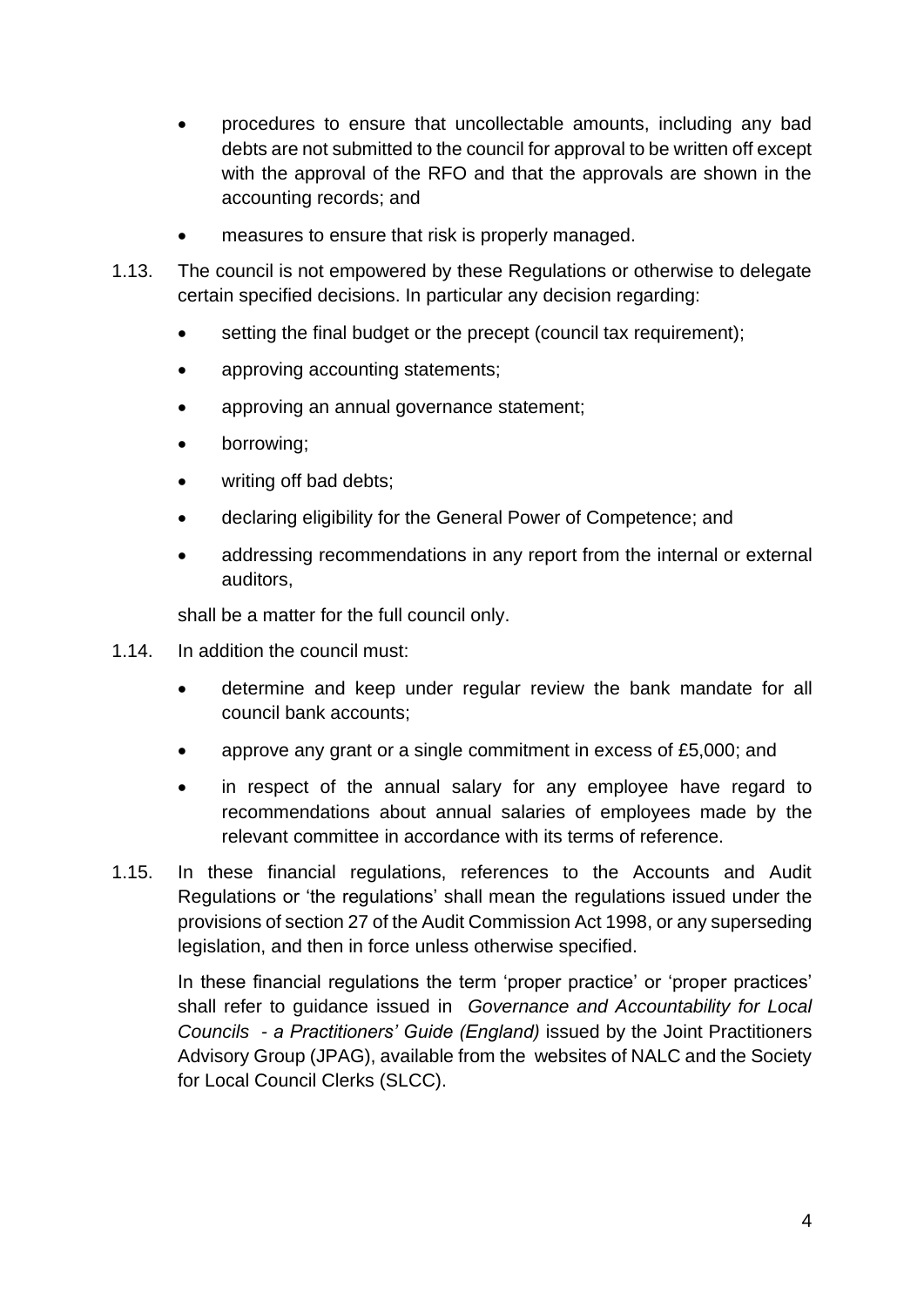## <span id="page-4-0"></span>**2. ACCOUNTING AND AUDIT (INTERNAL AND EXTERNAL)**

- 2.1. All accounting procedures and financial records of the council shall be determined by the RFO in accordance with the Accounts and Audit Regulations, appropriate guidance and proper practices.
- 2.2. On a regular basis, at least once in each quarter, and at each financial year end, a member shall be appointed to verify bank reconciliations (for all accounts) produced by the RFO. The member shall sign the reconciliations and the original bank statements (or similar document) as evidence of verification. This activity shall on conclusion be reported, including any exceptions, to and noted by the council.
- 2.3. The RFO shall complete the annual statement of accounts, annual report, and any related documents of the council contained in the Annual Return (as specified in proper practices) as soon as practicable after the end of the financial year and having certified the accounts shall submit them and report thereon to the council within the timescales set by the Accounts and Audit Regulations.
- 2.4. The council shall ensure that there is an adequate and effective system of internal audit of its accounting records, and of its system of internal control in accordance with proper practices. Any officer or member of the council shall make available such documents and records as appear to the council to be necessary for the purpose of the audit and shall, as directed by the council, supply the RFO, internal auditor, or external auditor with such information and explanation as the council considers necessary for that purpose.
- 2.5. The internal auditor shall be appointed by and shall carry out the work in relation to internal controls required by the council in accordance with proper practices.
- 2.6. The internal auditor shall:
	- be competent and independent of the financial operations of the council;
	- report to council in writing, or in person, on a regular basis with a minimum of one annual written report during each financial year;
	- to demonstrate competence, objectivity and independence, be free from any actual or perceived conflicts of interest, including those arising from family relationships; and
	- have no involvement in the financial decision making, management or control of the council.
- 2.7. Internal or external auditors may not under any circumstances:
	- perform any operational duties for the council:
	- initiate or approve accounting transactions; or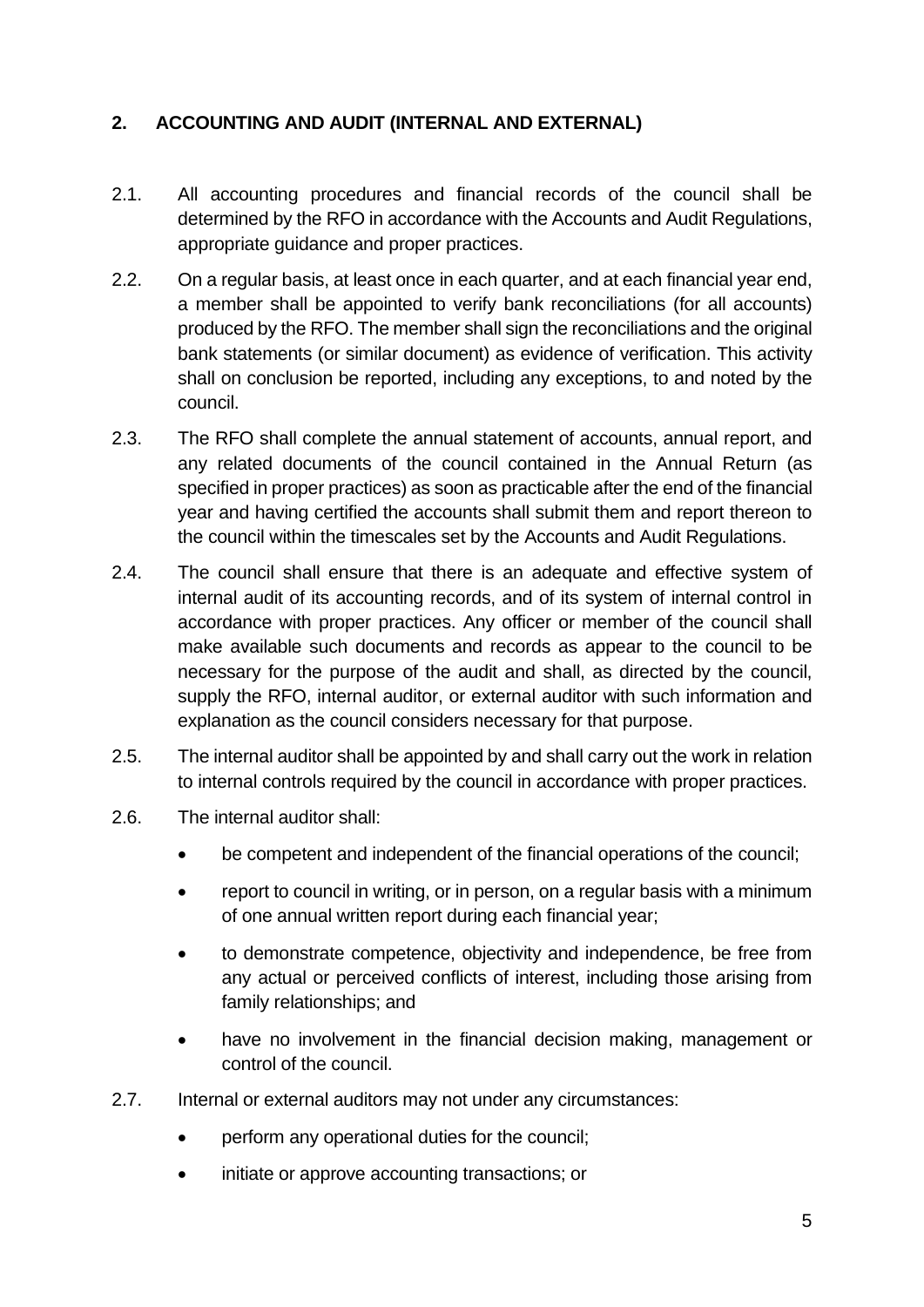- direct the activities of any council employee, except to the extent that such employees have been appropriately assigned to assist the internal auditor.
- 2.8. For the avoidance of doubt, in relation to internal audit the terms 'independent' and 'independence' shall have the same meaning as is described in proper practices.
- 2.9. The RFO shall make arrangements for the exercise of electors' rights in relation to the accounts including the opportunity to inspect the accounts, books, and vouchers and display or publish any notices and statements of account required by Audit Commission Act 1998, or any superseding legislation, and the Accounts and Audit Regulations.
- 2.10. The RFO shall, without undue delay, bring to the attention of all councillors any correspondence or report from internal or external auditors.

## <span id="page-5-0"></span>**3. ANNUAL ESTIMATES (BUDGET) AND FORWARD PLANNING**

- 3.1. Each committee (if any) shall review its three year forecast of revenue and capital receipts and payments. Having regard to the forecast, it shall thereafter formulate and submit proposals for the following financial year to the council not later than the end of November each year including any proposals for revising the forecast.
- 3.2. The RFO must each year, by no later than November, prepare detailed estimates of all receipts and payments including the use of reserves and all sources of funding for the following financial year in the form of a budget to be considered by the council.
- 3.3. The council shall consider annual budget proposals in relation to the council's three year forecast of revenue and capital receipts and payments including recommendations for the use of reserves and sources of funding and update the forecast accordingly.
- 3.4. The council shall fix the precept (council tax requirement), and relevant basic amount of council tax to be levied for the ensuing financial year not later than by the end of January each year. The RFO shall issue the precept to the billing authority and shall supply each member with a copy of the approved annual budget.
- 3.5. The approved annual budget shall form the basis of financial control for the ensuing year.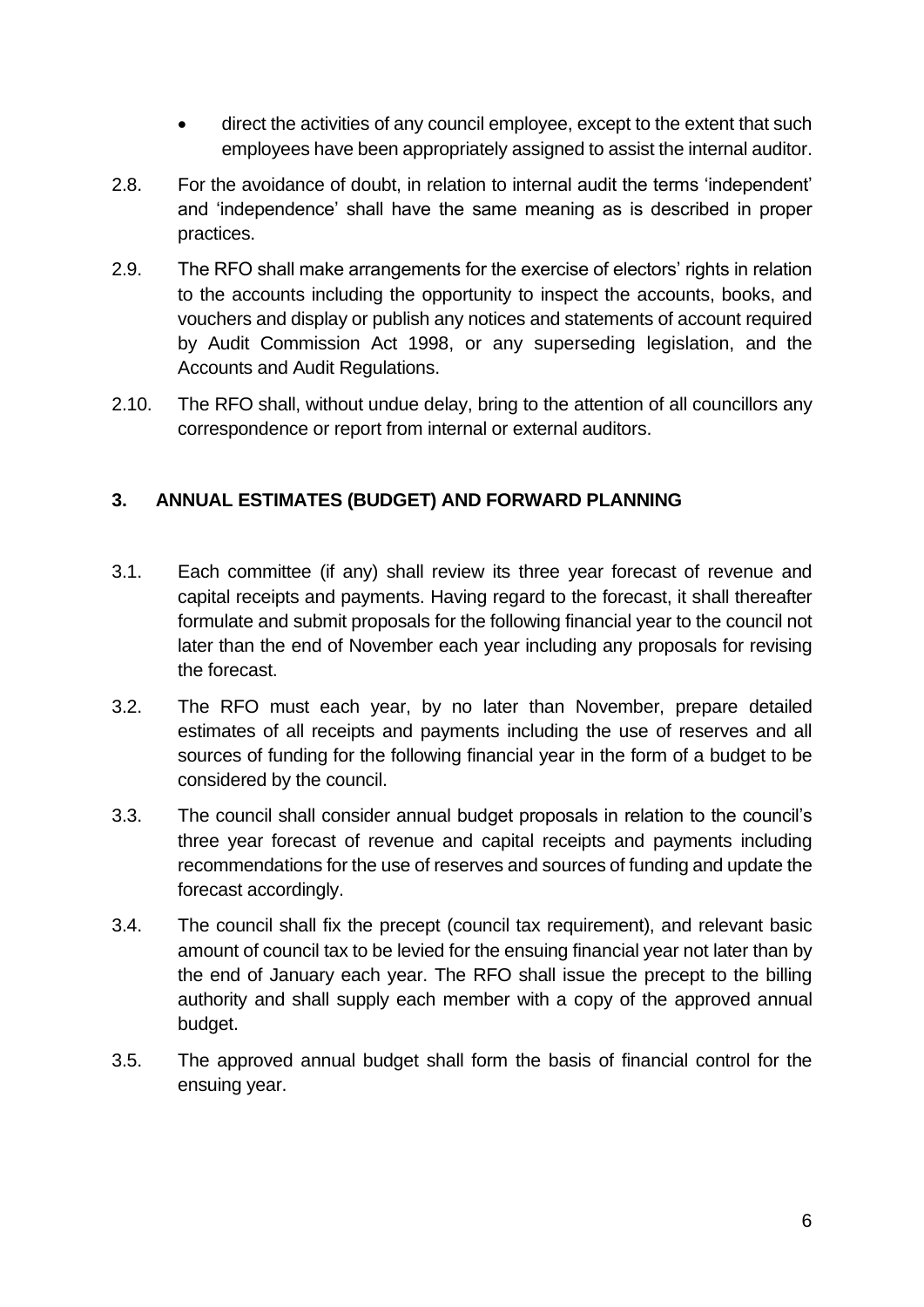### <span id="page-6-0"></span>**4. BUDGETARY CONTROL AND AUTHORITY TO SPEND**

- 4.1. Expenditure on revenue items may be authorised up to the amounts included for that class of expenditure in the approved budget. This authority is to be determined by:
	- the council for all items over £750;
	- the Clerk, in conjunction with Chairman of Council for any items below £750.

Such authority is to be evidenced by a minute or by an authorisation slip duly signed by the Clerk, and where necessary also by the appropriate Chairman.

Contracts may not be disaggregated to avoid controls imposed by these regulations.

- 4.2. No expenditure may be authorised that will exceed the amount provided in the revenue budget for that class of expenditure other than by resolution of the council, or duly delegated committee. During the budget year and with the approval of council having considered fully the implications for public services, unspent and available amounts may be moved to other budget headings or to an earmarked reserve as appropriate ('virement').
- 4.3. Unspent provisions in the revenue or capital budgets for completed projects shall not be carried forward to a subsequent year.
- 4.4. In cases of extreme risk to the delivery of council services, the clerk may authorise revenue expenditure on behalf of the council which in the clerk's judgement it is necessary to carry out. Such expenditure includes repair, replacement or other work, whether or not there is any budgetary provision for the expenditure, subject to a limit of £300. The Clerk shall report such action to the Chairman as soon as possible and to the council as soon as practicable thereafter.
- 4.5. No expenditure shall be authorised in relation to any capital project and no contract entered into or tender accepted involving capital expenditure unless the council is satisfied that the necessary funds are available and the requisite borrowing approval has been obtained.
- 4.6. All capital works shall be administered in accordance with the council's standing orders and financial regulations relating to contracts.
- 4.7. The RFO shall regularly provide the council with a statement of receipts and payments to date under each head of the budgets, comparing actual expenditure to the appropriate date against that planned as shown in the budget. These statements are to be prepared at least at the end of each financial quarter and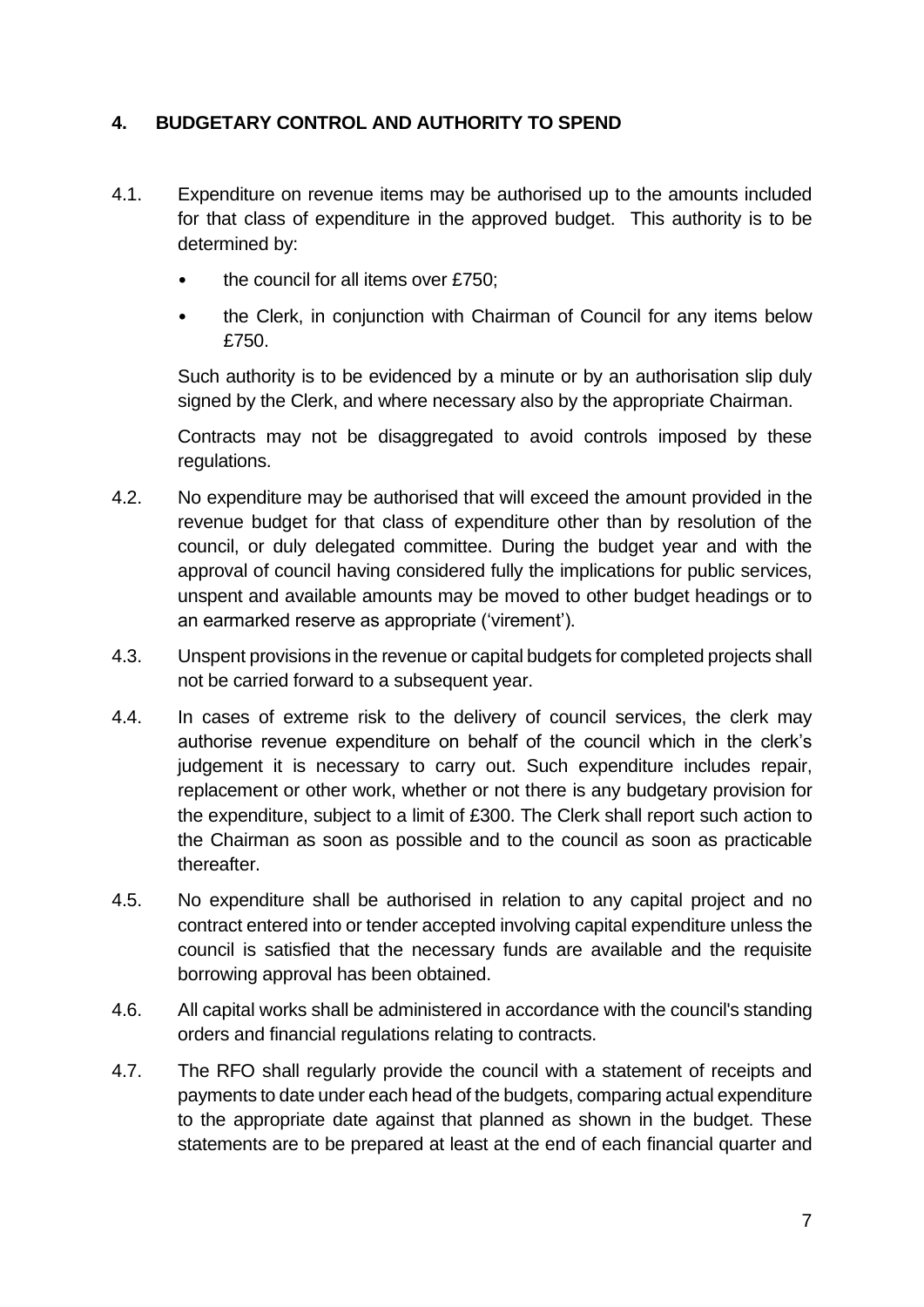shall show explanations of material variances. For this purpose "material" shall be in excess of £100 or 15% of the budget.

4.8. Changes in earmarked reserves shall be approved by council as part of the budgetary control process.

## <span id="page-7-0"></span>**5. BANKING ARRANGEMENTS AND AUTHORISATION OF PAYMENTS**

- 5.1. The council's banking arrangements, including the bank mandate, shall be made by the RFO and approved by the council; banking arrangements may not be delegated to a committee. They shall be regularly reviewed for safety and efficiency.
- 5.2. The RFO shall prepare a schedule of payments requiring authorisation, forming part of the Agenda for the Meeting and, together with the relevant invoices, present the schedule to council. The council shall review the schedule for compliance and, having satisfied itself shall authorise payment by a resolution of the council. A detailed list of all payments shall be disclosed within or as an attachment to the minutes of the meeting at which payment was authorised. Personal payments (including salaries, wages, expenses and any payment made in relation to the termination of a contract of employment) may be summarised to remove public access to any personal information.
- 5.3. All invoices for payment shall be examined, verified and certified by the RFO to confirm that the work, goods or services to which each invoice relates has been received, carried out, examined and represents expenditure previously approved by the council.
- 5.4. The RFO shall examine invoices for arithmetical accuracy and analyse them to the appropriate expenditure heading. The RFO shall take all steps to pay all invoices submitted, and which are in order, at the next available council meeting.
- 5.5. The Clerk and RFO shall have delegated authority to authorise the payment of items only in the following circumstances:
	- a) If a payment is necessary to avoid a charge to interest under the Late Payment of Commercial Debts (Interest) Act 1998, and the due date for payment is before the next scheduled Meeting of council, where the Clerk and RFO certify that there is no dispute or other reason to delay payment, provided that a list of such payments shall be submitted to the next appropriate meeting of council;
	- b) An expenditure item authorised under 5.6 below (continuing contracts and obligations) provided that a list of such payments shall be submitted to the next appropriate meeting of council; or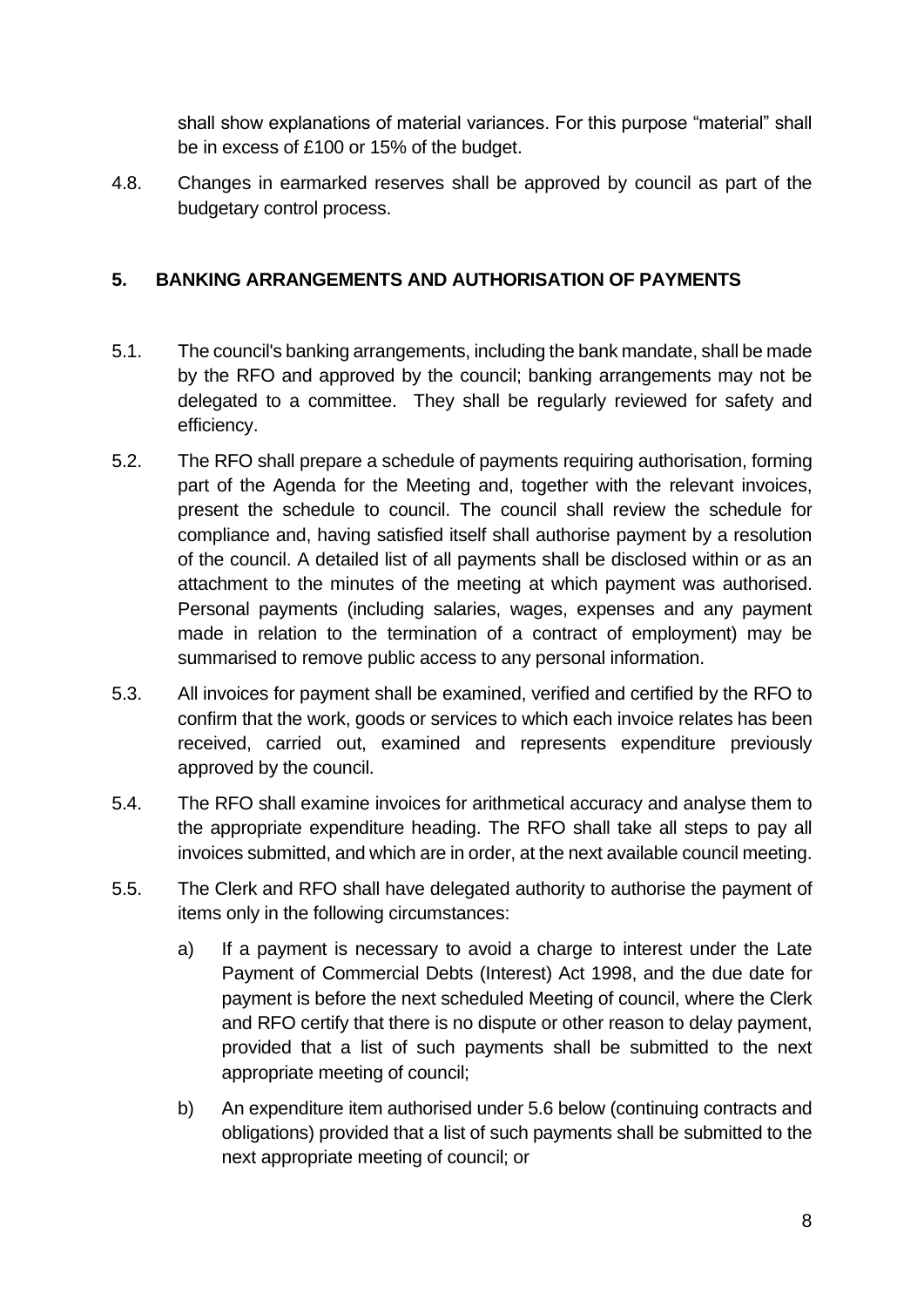- c) fund transfers within the councils banking arrangements up to the sum of £5,000.
- 5.6. For each financial year the Clerk and RFO shall draw up a list of due payments which arise on a regular basis as the result of a continuing contract, statutory duty, or obligation (such as but not exclusively, Salaries, PAYE and NI, Superannuation Fund and regular maintenance contracts and the like for which the council may authorise payment for the year provided that the requirements of regulation 4.1 (Budgetary Controls) are adhered to, provided also that a list of such payments shall be submitted to the next appropriate meeting of council.
- 5.7. Members are subject to the Code of Conduct that has been adopted by the council and shall comply with the Code and Standing Orders when a decision to authorise or instruct payment is made in respect of a matter in which they have a disclosable pecuniary or other interest, unless a dispensation has been granted.
- 5.8. The council will aim to rotate the duties of members in these Regulations so that onerous duties are shared out as evenly as possible over time.
- 5.9. Any changes in the recorded details of suppliers, such as bank account records, shall be approved in writing by a Member.

## <span id="page-8-0"></span>**6. INSTRUCTIONS FOR THE MAKING OF PAYMENTS**

- 6.1. The council will make safe and efficient arrangements for the making of its payments.
- 6.2. Following authorisation under Financial Regulation 5 above, the council, a duly delegated committee or, if so delegated, the Clerk or RFO shall give instruction that a payment shall be made.
- 6.3. All payments shall be effected by cheque or other instructions to the council's bankers, or otherwise, in accordance with a resolution of council.
- 6.4. Cheques or orders for payment drawn on the bank account in accordance with the schedule as presented to council or committee shall be signed by two members of the council in accordance with a resolution instructing that payment. If a member who is also a bank signatory has declared a disclosable pecuniary interest, or has any other interest, in the matter in respect of which the payment is being made, that councillor shall be required to consider Standing Orders, and thereby determine whether it is appropriate and / or permissible to be a signatory to the transaction in question. Where there are not sufficient councillors able to be a signatory to the transaction the clerk may be a signatory.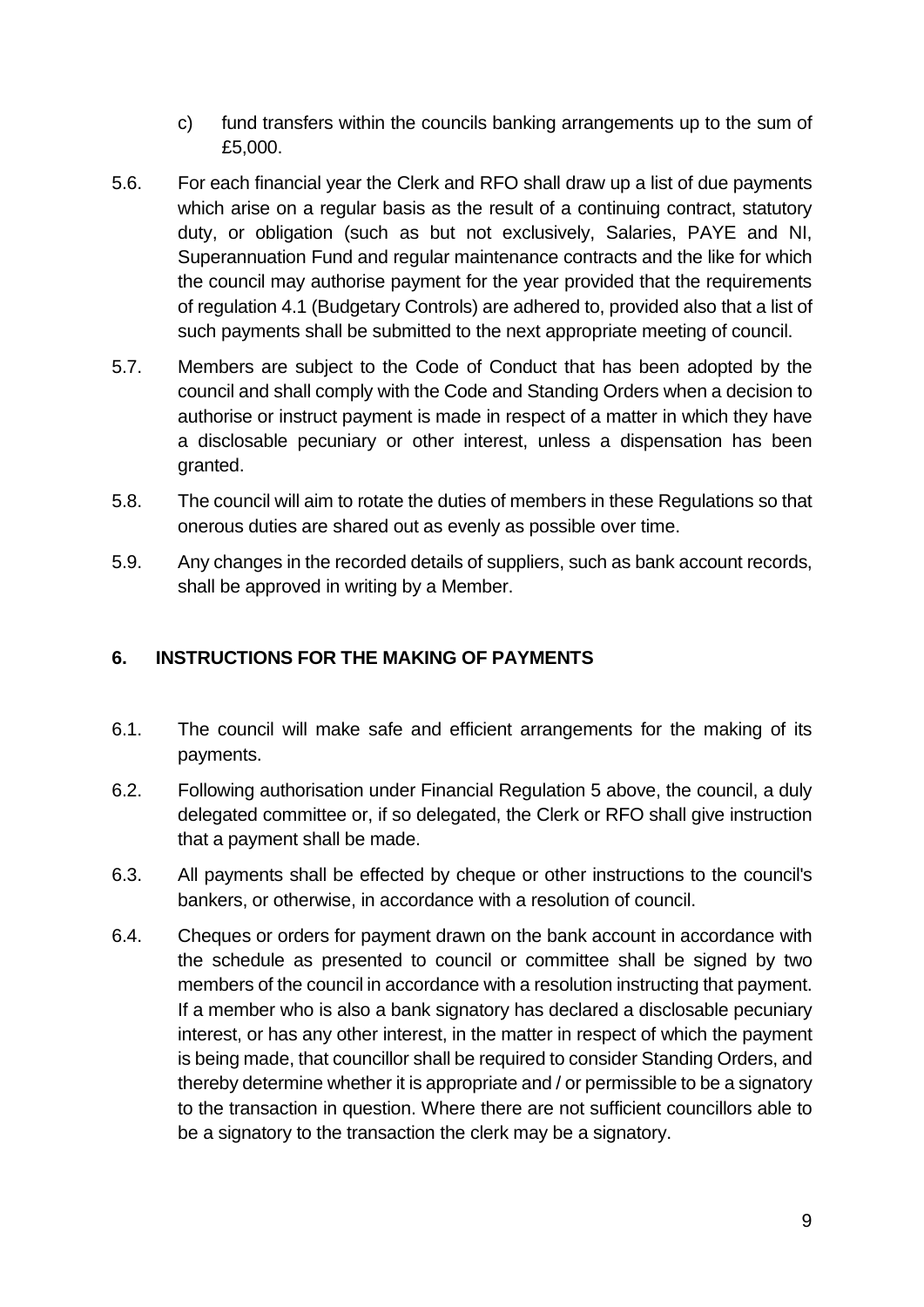- 6.5. To indicate agreement of the details shown on the cheque or order for payment with the counterfoil and the invoice or similar documentation, the signatories shall each also initial the cheque counterfoil.
- 6.6. Cheques or orders for payment shall not normally be presented for signature other than at a council meeting (including immediately before or after such a meeting). Any signatures obtained away from such meetings shall be reported to the council at the next convenient meeting.
- 6.7. If thought appropriate by the council, payment for utility supplies (energy, telephone and water) and any National Non-Domestic Rates may be made by variable direct debit provided that the instructions are signed by two members and any payments are reported to council as made. The approval of the use of a variable direct debit shall be renewed by resolution of the council at least every two years.
- 6.8. If thought appropriate by the council, payment for certain items (principally salaries) may be made by banker's standing order provided that the instructions are signed, or otherwise evidenced by two members are retained and any payments are reported to council as made. The approval of the use of a banker's standing order shall be renewed by resolution of the council at least every two years.
- 6.9. If thought appropriate by the council, payment for certain items may be made by BACS or CHAPS methods provided that the instructions for each payment are signed, or otherwise evidenced, by two authorised bank signatories are retained and any payments are reported to council as made. The approval of the use of BACS or CHAPS shall be renewed by resolution of the council at least every two years.
- 6.10. If thought appropriate by the council payment for certain items may be made by internet banking transfer provided evidence is retained showing which members approved the payment.
- 6.11. No employee or councillor shall disclose any PIN or password, relevant to the working of the council or its bank accounts, to any person not authorised in writing by the council or a duly delegated committee.
- 6.12. Regular back-up copies of the records on any computer shall be made and shall be stored securely away from the computer in question, and preferably off site.
- 6.13. The council, and any members using computers for the council's financial business, shall ensure that anti-virus, anti-spyware and firewall, software with automatic updates, together with a high level of security, is used.
- 6.14. Where internet banking arrangements are made with any bank, the Clerk [RFO] shall be appointed as the Service Administrator. The bank mandate approved by the council shall identify a number of councillors who will be authorised to approve transactions on those accounts. The bank mandate will state clearly the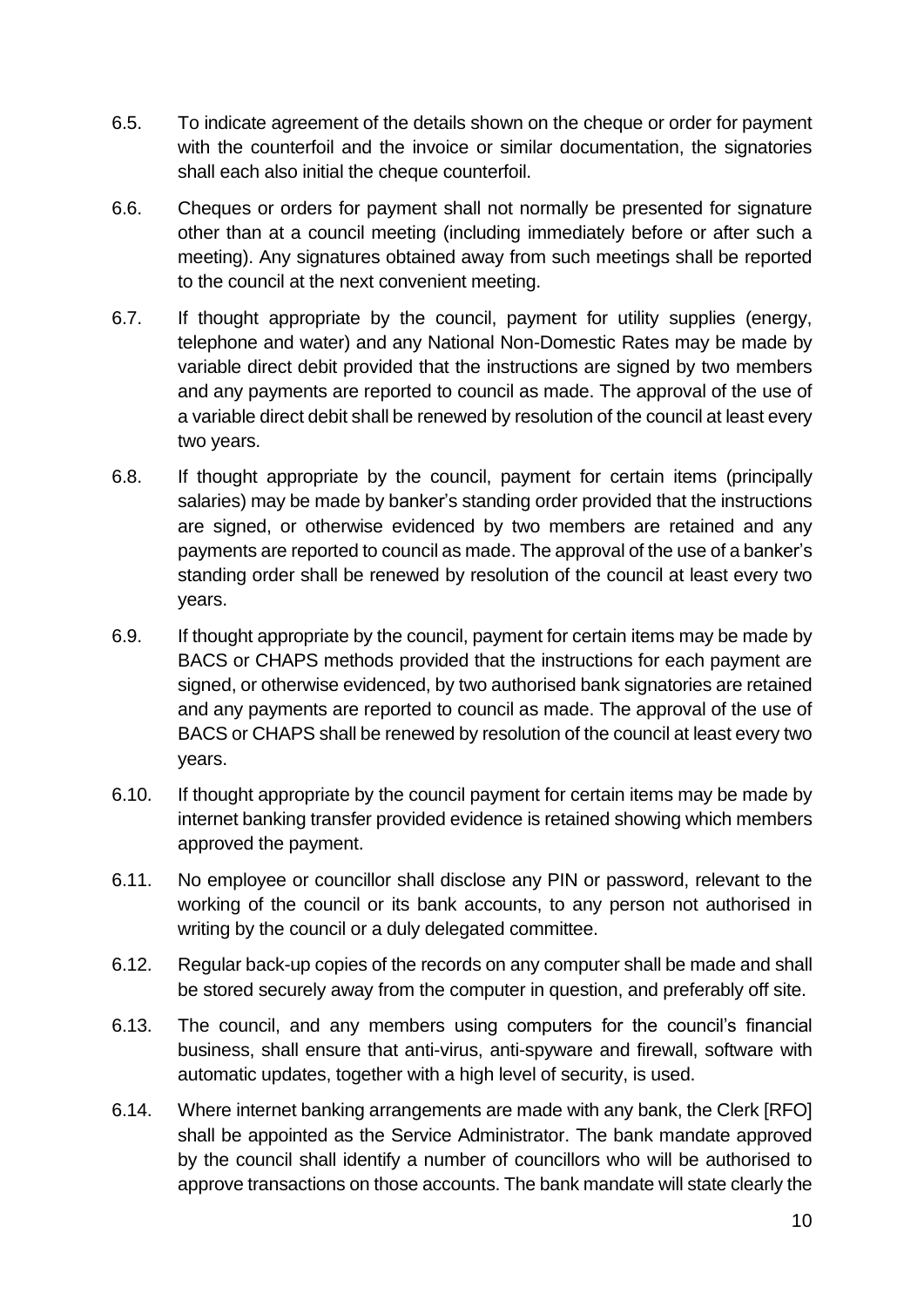amounts of payments that can be instructed by the use of the Service Administrator alone, or by the Service Administrator with a stated number of approvals.

- 6.15. Access to any internet banking accounts will be directly to the access page (which may be saved under "favourites"), and not through a search engine or email link. Remembered or saved passwords facilities must not be used on any computer used for council banking work. Breach of this Regulation will be treated as a very serious matter under these regulations.
- 6.16. Changes to account details for suppliers, which are used for internet banking may only be changed on written hard copy notification by the supplier and supported by hard copy authority for change signed by [two of] the Clerk [the RFO][a member]. A programme of regular checks of standing data with suppliers will be followed.
- 6.17. Any Debit Card issued for use will be specifically restricted to the Clerk [and the RFO] and will also be restricted to a single transaction maximum value of £500 unless authorised by council or finance committee in writing before any order is placed.
- 6.18. Any corporate credit card or trade card account opened by the council will be specifically restricted to use by the Clerk [and RFO] and shall be subject to automatic payment in full at each month-end.
- 6.19. The council will not maintain any form of cash float. All cash received must be banked intact. Any payments made in cash by the Clerk [or RFO] (for example for postage or minor stationery items) shall be refunded on a regular basis, at least quarterly.

## <span id="page-10-0"></span>**7. PAYMENT OF SALARIES**

- 7.1. As an employer, the council shall make arrangements to meet fully the statutory requirements placed on all employers by PAYE and National Insurance legislation. The payment of all salaries shall be made in accordance with payroll records and the rules of PAYE and National Insurance currently operating, and salary rates shall be as agreed by council, or duly delegated committee.
- 7.2. Payment of salaries and payment of deductions from salary such as may be required to be made for tax, national insurance and pension contributions, or similar statutory or discretionary deductions must be made in accordance with the payroll records and on the appropriate dates stipulated in employment contracts, provided that each payment is reported to the next available council meeting, as set out in these regulations above.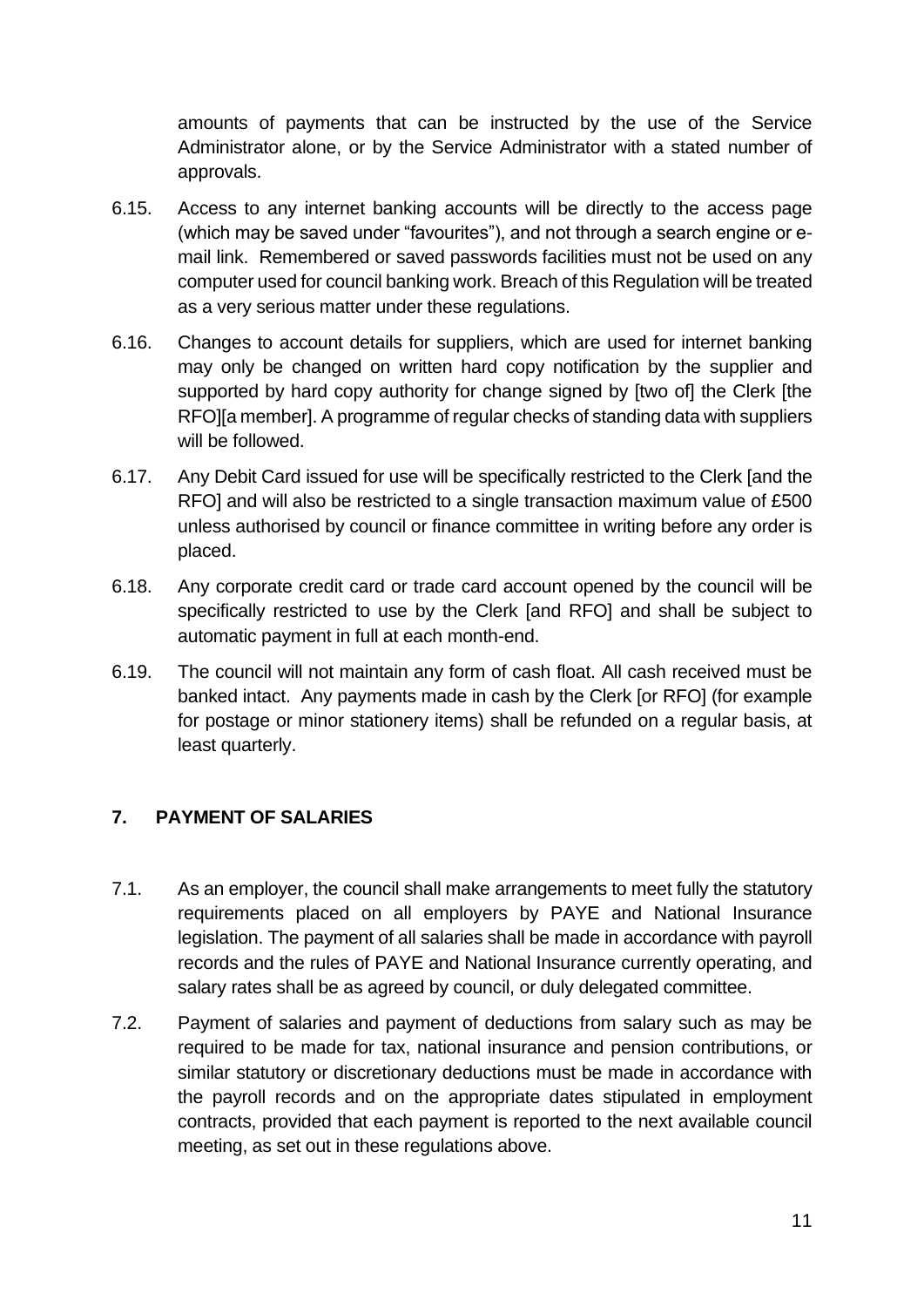- 7.3. No changes shall be made to any employee's pay, emoluments, or terms and conditions of employment without the prior consent of the council.
- 7.4. The total of such payments in each calendar month shall be reported with all other payments as made as may be required under these Financial Regulations, to ensure that only payments due for the period have actually been paid.
- 7.5. An effective system of personal performance management should be maintained for the senior officers.
- 7.6. Any termination payments shall be supported by a clear business case and reported to the council. Termination payments shall only be authorised by council.
- 7.7. Before employing interim staff the council must consider a full business case.

#### <span id="page-11-0"></span>**8. LOANS AND INVESTMENTS**

- 8.1. All borrowings shall be effected in the name of the council, after obtaining any necessary borrowing approval. Any application for borrowing approval shall be approved by Council as to terms and purpose. The application for borrowing approval, and subsequent arrangements for the loan shall only be approved by full council.
- 8.2. Any financial arrangement which does not require formal borrowing approval from the Secretary of State/Welsh Assembly Government (such as Hire Purchase or Leasing of tangible assets) shall be subject to approval by the full council. In each case a report in writing shall be provided to council in respect of value for money for the proposed transaction.
- 8.3. The council will arrange with the council's banks and investment providers for the sending of a copy of each statement of account to the Chairman of the council at the same time as one is issued to the Clerk or RFO.
- 8.4. All loans and investments shall be negotiated in the name of the council and shall be for a set period in accordance with council policy.
- 8.5. The council shall consider the need for an Investment Strategy and Policy which, if drawn up, shall be in accordance with relevant regulations, proper practices and guidance. Any Strategy and Policy shall be reviewed by the council at least annually.
- 8.6. All investments of money under the control of the council shall be in the name of the council.
- 8.7. All investment certificates and other documents relating thereto shall be retained in the custody of the RFO.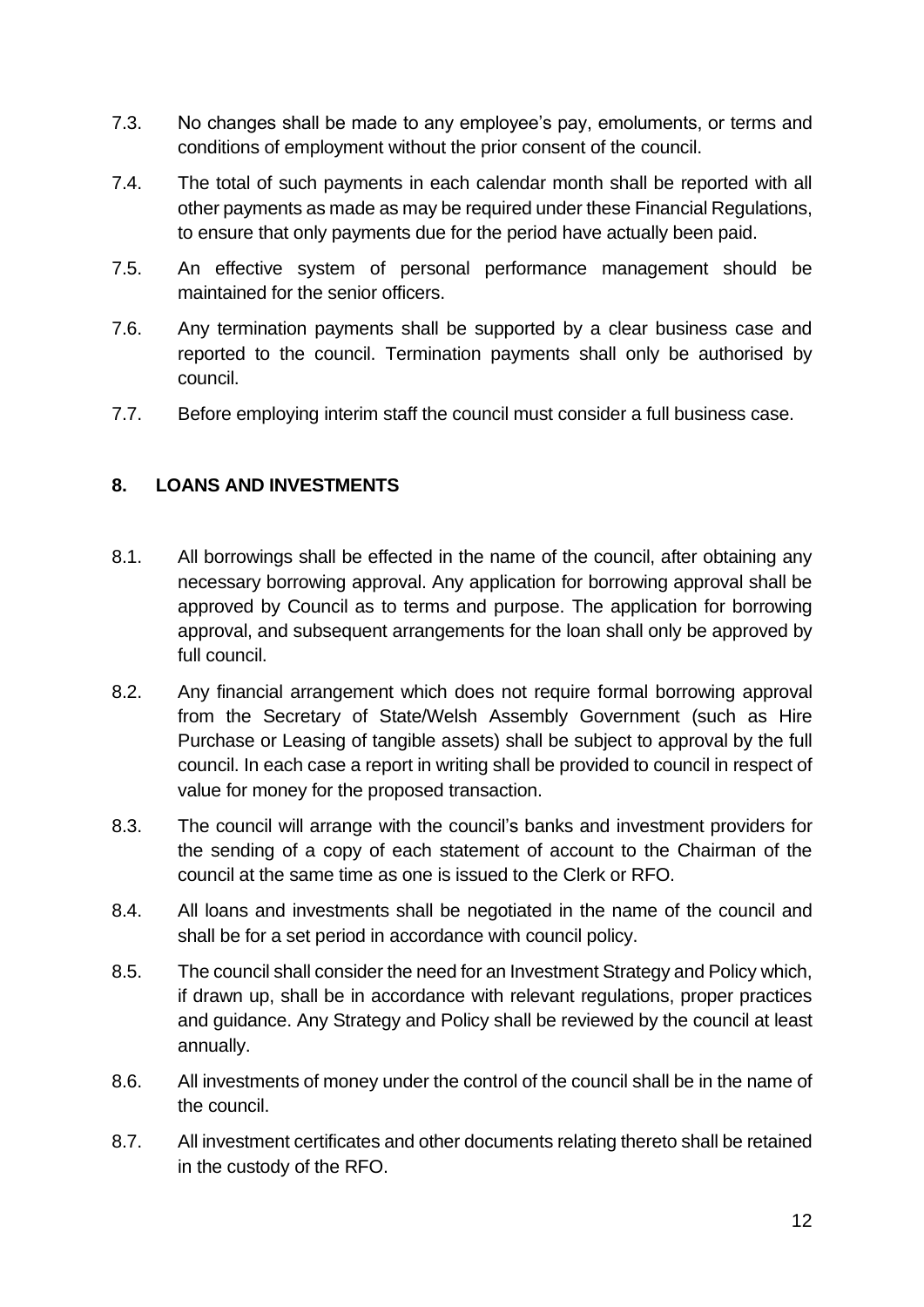8.8. Payments in respect of short term or long term investments, including transfers between bank accounts held in the same bank, or branch, shall be made in accordance with Regulation 5 (Authorisation of payments) and Regulation 6 (Instructions for payments).

#### <span id="page-12-0"></span>**9. INCOME**

- 9.1. The collection of all sums due to the council shall be the responsibility of and under the supervision of the RFO.
- 9.2. Particulars of all charges to be made for work done, services rendered or goods supplied shall be agreed annually by the council, notified to the RFO and the RFO shall be responsible for the collection of all accounts due to the council.
- 9.3. The council will review all fees and charges at least annually, following a report of the Clerk.
- 9.4. Any sums found to be irrecoverable and any bad debts shall be reported to the council and shall be written off in the year.
- 9.5. All sums received on behalf of the council shall be banked intact as directed by the RFO. In all cases, all receipts shall be deposited with the council's bankers with such frequency as the RFO considers necessary.
- 9.6. The origin of each receipt shall be entered on the paying-in slip.
- 9.7. Personal cheques shall not be cashed out of money held on behalf of the council.
- 9.8. The RFO shall promptly complete any VAT Return that is required. Any repayment claim due in accordance with VAT Act 1994 section 33 shall be made at least annually coinciding with the financial year end.
- 9.9. Where any significant sums of cash are regularly received by the council, the RFO shall take such steps as are agreed by the council to ensure that more than one person is present when the cash is counted in the first instance, that there is a reconciliation to some form of control such as ticket issues, and that appropriate care is taken in the security and safety of individuals banking such cash.

#### <span id="page-12-1"></span>**10. ORDERS FOR WORK, GOODS AND SERVICES**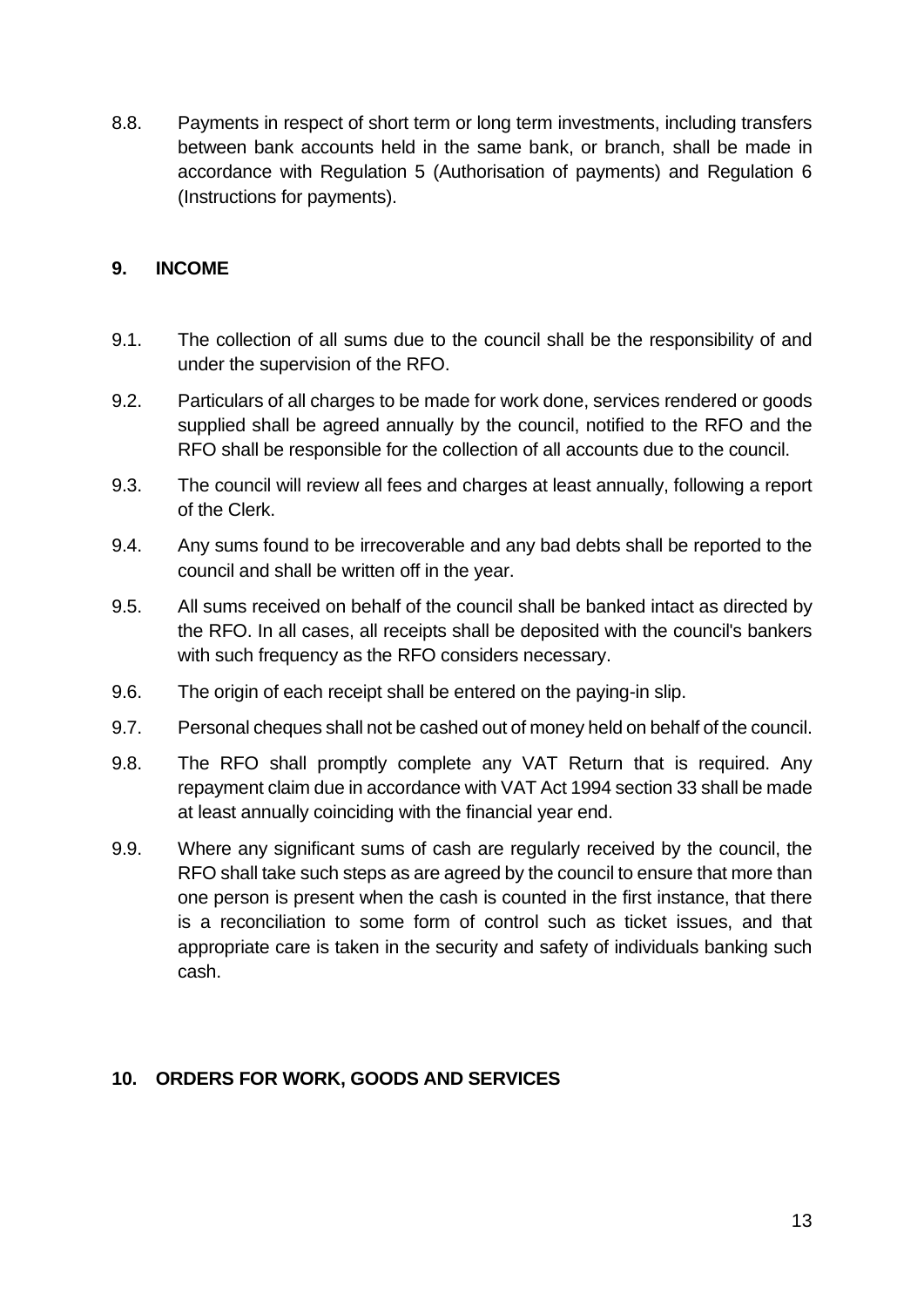- 10.1. An official order or letter shall be issued for all work, goods and services unless a formal contract is to be prepared or an official order would be inappropriate. Copies of orders shall be retained.
- 10.2. Order books shall be controlled by the RFO.
- 10.3. All members and officers are responsible for obtaining value for money at all times. An officer issuing an official order shall ensure as far as reasonable and practicable that the best available terms are obtained in respect of each transaction, usually by obtaining three or more quotations or estimates from appropriate suppliers, subject to any *de minimis* provisions in Regulation 11.1 below.
- 10.4. A member may not issue an official order or make any contract on behalf of the council.
- 10.5. The RFO shall verify the lawful nature of any proposed purchase before the issue of any order, and in the case of new or infrequent purchases or payments, the RFO shall ensure that the statutory authority shall be reported to the meeting at which the order is approved so that the minutes can record the power being used.

## <span id="page-13-0"></span>**11. CONTRACTS**

- 11.1. Procedures as to contracts are laid down as follows:
	- a. Every contract shall comply with these financial regulations, and no exceptions shall be made otherwise than in an emergency provided that this regulation need not apply to contracts which relate to items (i) to (vi) below:
		- i. for the supply of gas, electricity, water, sewerage and telephone services;
		- ii. for specialist services such as are provided by solicitors, accountants, surveyors and planning consultants;
		- iii. for work to be executed or goods or materials to be supplied which consist of repairs to or parts for existing machinery or equipment or plant;
		- iv. for work to be executed or goods or materials to be supplied which constitute an extension of an existing contract by the council;
		- v. for additional audit work of the external auditor up to an estimated value of £500 (in excess of this sum the Clerk and RFO shall act after consultation with the Chairman and Vice Chairman of council); and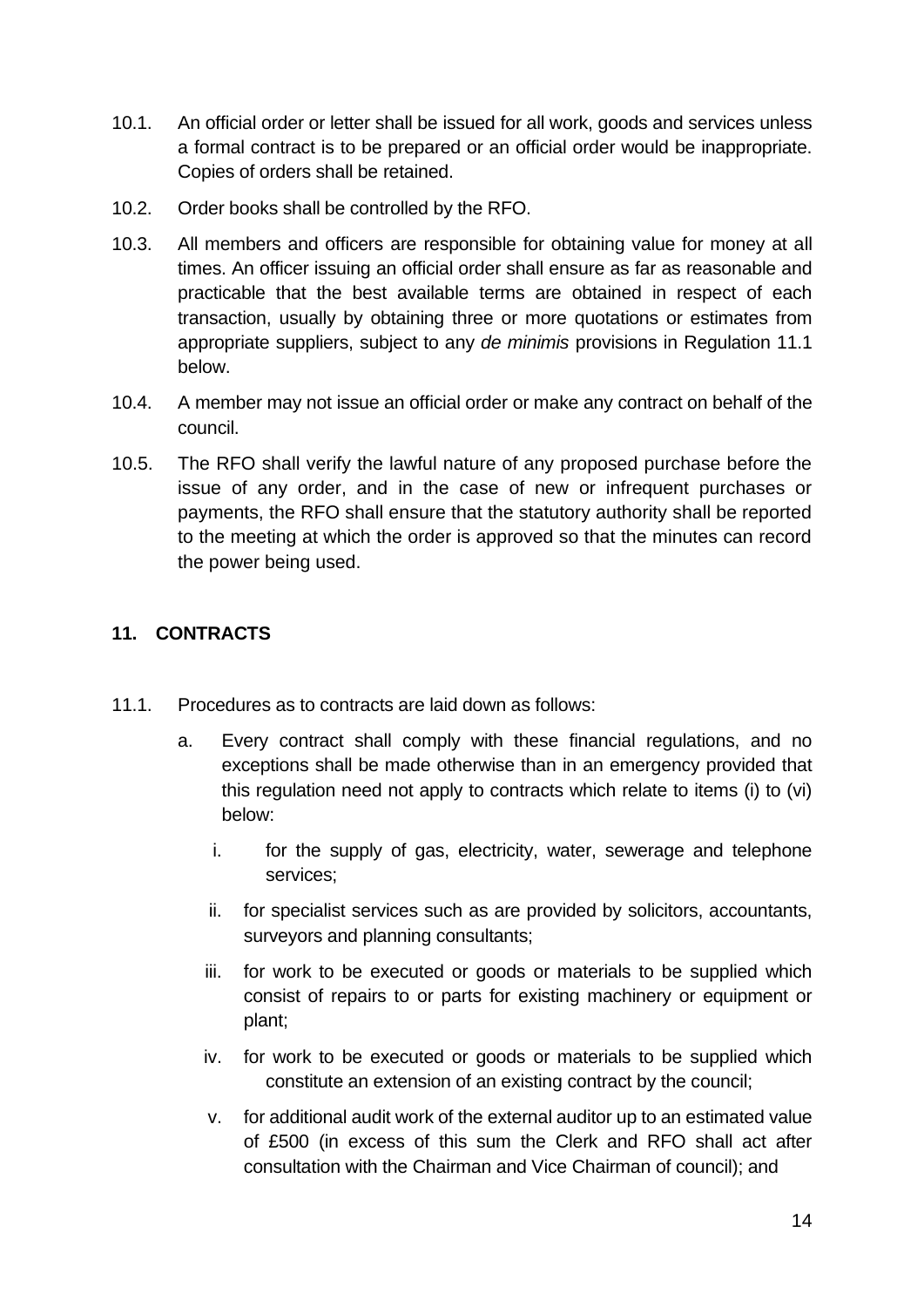- vi. for goods or materials proposed to be purchased which are proprietary articles and / or are only sold at a fixed price.
- b. Where it is intended to enter into a contract exceeding £60,000 in value for the supply of goods or materials or for the execution of works or specialist services other than such goods, materials, works or specialist services as are excepted as set out in paragraph (a) the Clerk shall invite tenders from at least three firms to be taken from the appropriate approved list.
- c. When applications are made to waive financial regulations relating to contracts to enable a price to be negotiated without competition the reason shall be embodied in a recommendation to the council.
- d. Such invitation to tender shall state the general nature of the intended contract and the Clerk shall obtain the necessary technical assistance to prepare a specification in appropriate cases. The invitation shall in addition state that tenders must be addressed to the Clerk in the ordinary course of post. Each tendering firm shall be supplied with a specifically marked envelope in which the tender is to be sealed and remain sealed until the prescribed date for opening tenders for that contract.
- e. All sealed tenders shall be opened at the same time on the prescribed date by the Clerk in the presence of at least one member of council.
- f. If less than three tenders are received for contracts above £60,000 or if all the tenders are identical the council may make such arrangements as it thinks fit for procuring the goods or materials or executing the works.
- g. Any invitation to tender issued under this regulation refer to the terms of the Bribery Act 2010.
- h. When it is to enter into a contract of less than £60,000 in value for the supply of goods or materials or for the execution of works or specialist services other than such goods, materials, works or specialist services as are excepted as set out in paragraph (a) the Clerk or RFO shall obtain 3 quotations (priced descriptions of the proposed supply); where the value is below £3,000 and above £100 the Clerk or RFO shall strive to obtain 3 estimates. Otherwise, Regulation 10 (3) above shall apply.
	- i. The council shall not be obliged to accept the lowest or any tender, quote or estimate.
	- j. Should it occur that the council, or duly delegated committee, does not accept any tender, quote or estimate, the work is not allocated and the council requires further pricing, provided that the specification does not change, no person shall be permitted to submit a later tender, estimate or quote who was present when the original decision making process was being undertaken.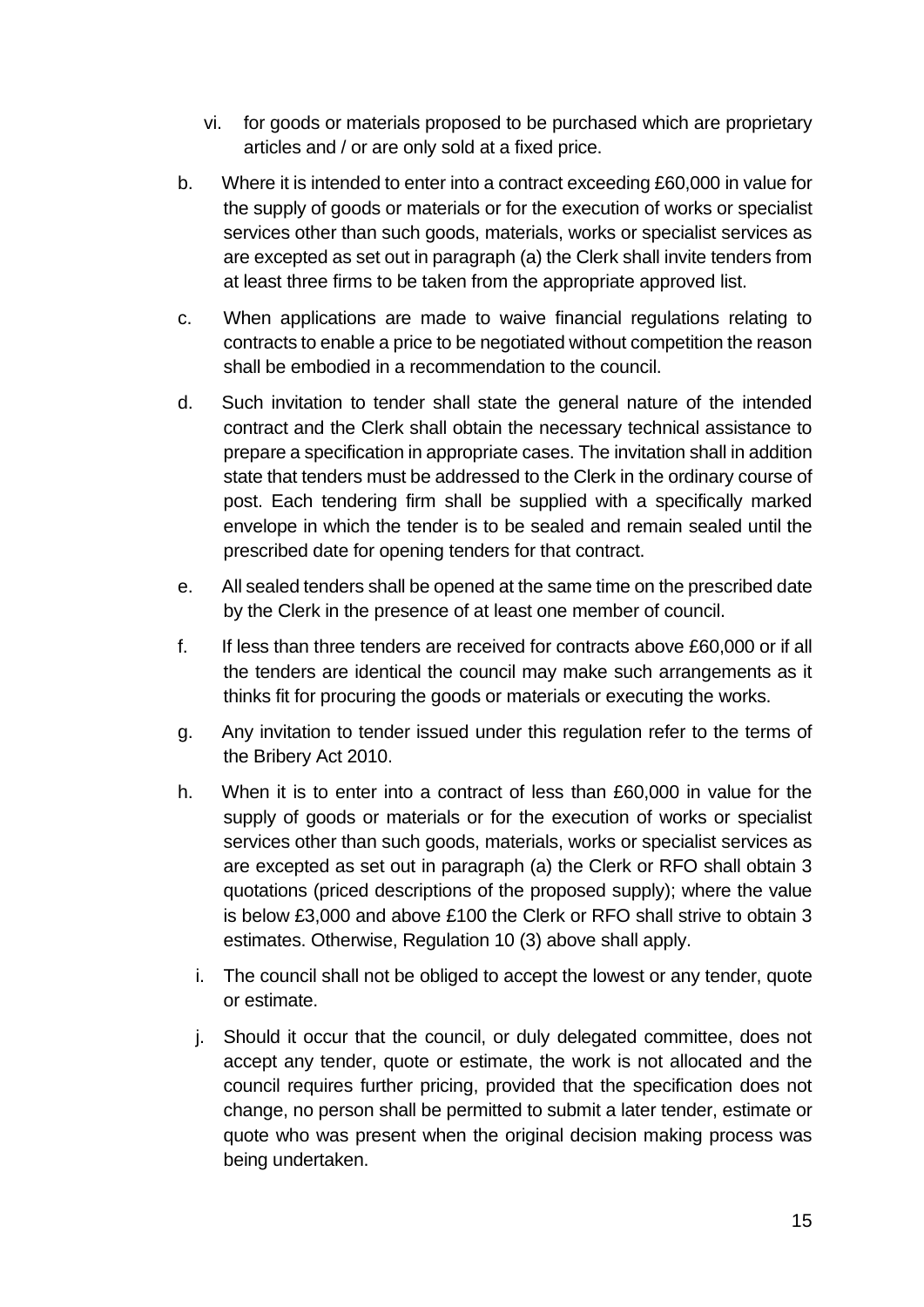k. The European Union Procurement Directive shall apply and the terms of the Public Contracts Regulations 2006 and the Utilities Contracts Regulations 2006 including thresholds shall be followed.

## <span id="page-15-0"></span>**12. PAYMENTS UNDER CONTRACTS FOR BUILDING OR OTHER CONSTRUCTION WORKS**

- 12.1. Payments on account of the contract sum shall be made within the time specified in the contract by the RFO upon authorised certificates of the architect or other consultants engaged to supervise the contract (subject to any percentage withholding as may be agreed in the particular contract).
- 12.2. Where contracts provide for payment by instalments the RFO shall maintain a record of all such payments. In any case where it is estimated that the total cost of work carried out under a contract, excluding agreed variations, will exceed the contract sum of 5% or more a report shall be submitted to the council.
- 12.3. Any variation to a contract or addition to or omission from a contract must be approved by the council and Clerk to the contractor in writing, the council being informed where the final cost is likely to exceed the financial provision.

## <span id="page-15-1"></span>**13. ASSETS, PROPERTIES AND ESTATES**

- 13.1. The Clerk shall make appropriate arrangements for the custody of all title deeds and Land Registry Certificates of properties held by the council. The RFO shall ensure a record is maintained of all properties held by the council, recording the location, extent, plan, reference, purchase details, nature of the interest, tenancies granted, rents payable and purpose for which held in accordance with Accounts and Audit Regulations.
- 13.2. No tangible moveable property shall be purchased or otherwise acquired, sold, leased or otherwise disposed of, without the authority of the council, together with any other consents required by law, save where the estimated value of any one item of tangible movable property does not exceed £250.
- 13.3. No real property (interests in land) shall be sold, leased or otherwise disposed of without the authority of the council, together with any other consents required by law, In each case a report in writing shall be provided to council in respect of valuation and surveyed condition of the property (including matters such as planning permissions and covenants) together with a proper business case (including an adequate level of consultation with the electorate).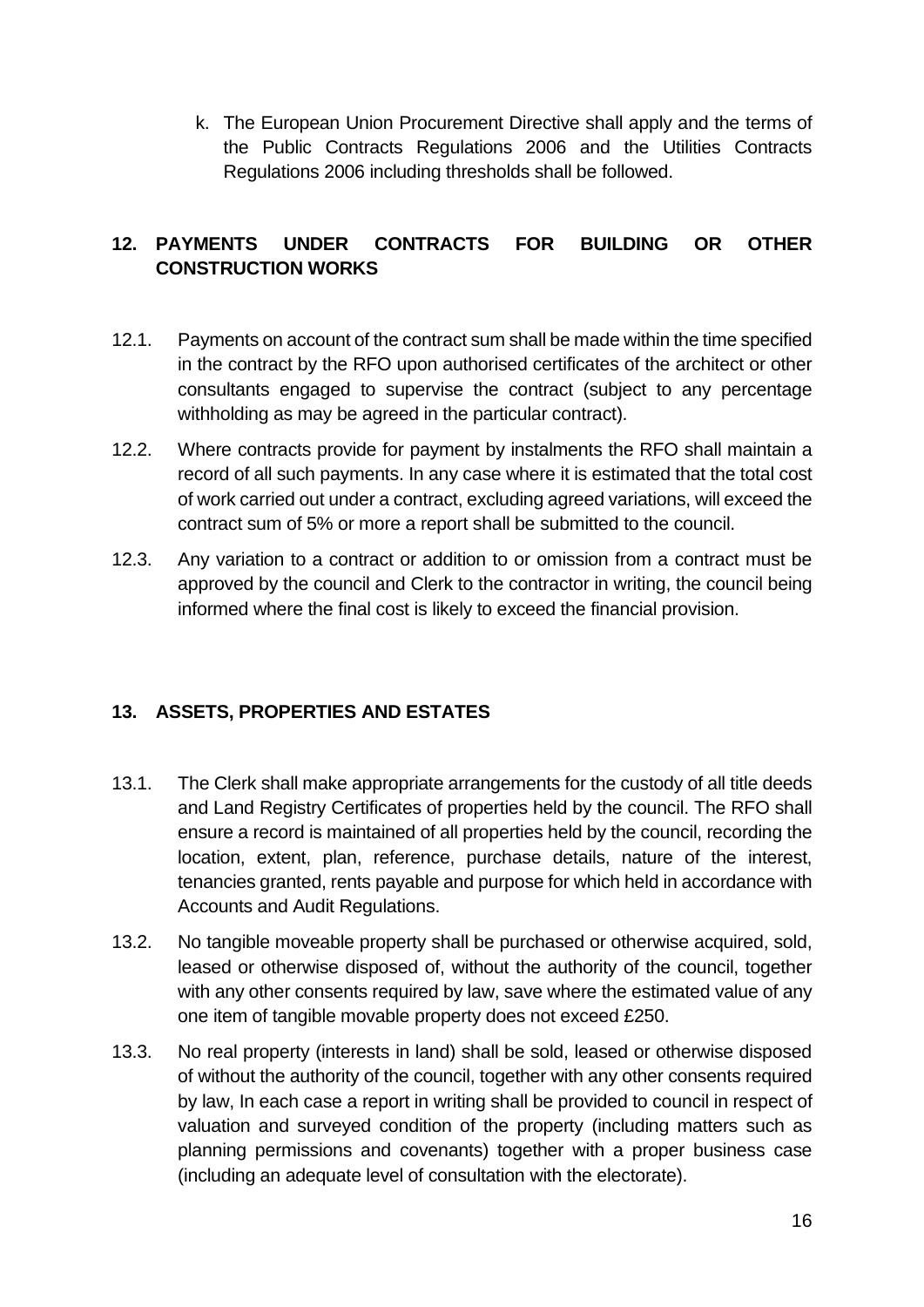- 13.4. No real property (interests in land) shall be purchased or acquired without the authority of the full council. In each case a report in writing shall be provided to council in respect of valuation and surveyed condition of the property (including matters such as planning permissions and covenants) together with a proper business case (including an adequate level of consultation with the electorate).
- 13.5. Subject only to the limit set in Reg. 14.2 above, no tangible moveable property shall be purchased or acquired without the authority of the full council. In each case a report in writing shall be provided to council with a full business case.
- 13.6. The RFO shall ensure that an appropriate and accurate Register of Assets and Investments is kept up to date. The continued existence of tangible assets shown in the Register shall be verified at least annually, possibly in conjunction with a health and safety inspection of assets.

#### <span id="page-16-0"></span>**14. INSURANCE**

- 14.1. Following the annual risk assessment (per Financial Regulation 17), the RFO shall effect all insurances and negotiate all claims on the council's insurers.
- 14.2. The RFO shall keep a record of all insurances effected by the council and the property and risks covered thereby and annually review it.
- 14.3. The RFO shall be notified of any loss liability or damage or of any event likely to lead to a claim, and shall report these to council at the next available meeting.
- 14.4. All appropriate members and employees of the council shall be included in a suitable form of security or fidelity guarantee insurance which shall cover the maximum risk exposure as determined by the council, or duly delegated committee.

#### <span id="page-16-1"></span>**15. RISK MANAGEMENT**

- 15.1. The council is responsible for putting in place arrangements for the management of risk. The Clerk shall prepare, for approval by the council, a Risk Assessment in respect of all activities of the council. The Risk Assessment shall be reviewed by the council at least annually.
- 15.2. When considering any new activity, the Clerk shall prepare a draft risk assessment for consideration and adoption by the council.